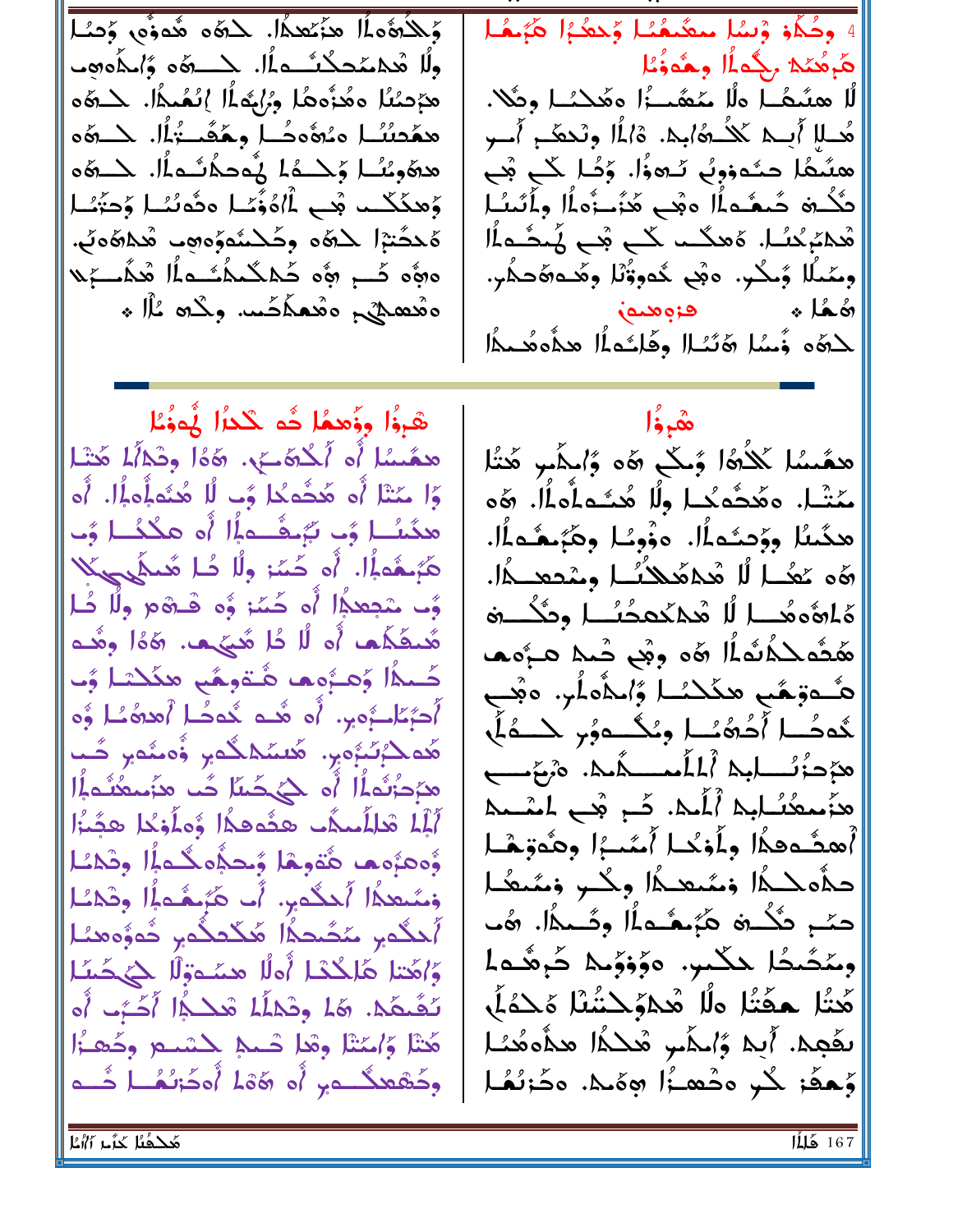Had B`schabo 4 DDenho أَسَمْ بِوَسْلِمَ Had B`schabo 4 DDenho لْمَلَّطُلُّ هُسَمًا. أَو ضُغُّوهِ\$ا وُو فَيْءُا حَكَكُما ٱلْمَحْمَدِ. ضَـِ حصَّــه هَذَا عُنُوْسِكُمْ. أَوْ هُـدْ وَوْيُهَا وُرُوبَ إِنْشُلْدَهُمْ! وِفِّي—زُا ٱلْمُؤَكَّــٰه. هُڪِم هُــٰمَـفَسُمُّا هَزَكُمْ. أَه شُم وُهِعَمُا وُه خُمْعَكَا وَا ٱلمَكَــد. وصَٰـِهُـوما خُـوهها وَلِمُّةِهْدا كَّسَّرَا أَه وَا هِدَّسَا هِسَكْـقَا سَرْاً. حُـو وَهِكَتِبْلِ هِمُسِكِقًا ٱلْمِيزَىٰ ۖ وَ وَ وَ وَ أَحِلًا وُهِ هَٰدِكُمْ نُومٍ جُدوًا هَتْنَا وَلِلْنَاهِ هُــهِكْبُرٖ هَــبِ أُسـرٍ هَتُــا وَحَــهُــه;نُلْ هُكِبُمًا هُوجٌد حُزِهُدًا تَحْشُورًا. أُو هُنْهُــــــــ كَــْـشَــــــەو. هُولًا تُكَــــــبِدًا ولًا حكْبًا خَم فَعُمًا دًا حُجَّب هَسمًا. هِمُمَابِهِ مُهَكِّحِبَى ٱلْمَمَّمِهِ. أَصطَّ بُّوو قَوَّمُور أَو قَهُبِهَا أَو هُدُوَيْلا. أَو وْٱلْمُوفْرِ وْٱلْمُفْعَفِ. وْٱلْمَيْلَا وْٱهْلَائِبِ. مَحْدِيكِ أَبِ أَحْقَيَمَ أَجْرَى مَا فَدِي هُمْوَكْسِ بِهْسِمٍ فَلا }نُسْمَعَهُ هَسْدَهُ إِنْهَـٰا. كَـٰلاَ وِشَـٰهِ فَيٰلِۃًا هَـٰـٰ أَبِـٰهَٰٓاً ا وَهَيْ زُلْبِهِ كَحِلاً أَوْكُما قَمِي أَبِهِ أَلْمَا هَدكَة. أَو حَرْبُهُا قَدا خَمكُو أَ إِنْقَا ٱلمَّذْبِهِ وَحَزِنُهُا حَدَّثَتُم ٱلْمَحْتَدِهِ. هِهَ هِنَدًا. أَبَّ نَصْبًا وَشَّبَّ أَصْبًا وُّهِ كَ كَاكَ وْمِ حَقَّرْ ۚ كَلُّهُمُا هِهَمْ عَلَّاءُ حَصَّيْتُوءِ وَوَوَا أَو كَلاَّوَا ٱلسَّنَّاءِ ۚ أَكْثَرَ لَا تَحْتَلَ هَتُــا هُكْــــ هُكْــُه; هُــا ههُــــه. رُهُ مِكْسَبٍ خُزْصًا مُحْرَبٍ. أَو مُحْدَوُلًا وُو هْ،لَمَ حب وحُدهها هَاهُوهُما أَمِه لْدَمِيعُا أَو حُسِّرْ ثَمْلُم مُدوِكْتُولًا وُو لمَسْتَوْمٍ هُوَوِكْسًا وُمِكْلِمُسُولًا تَكْسًا وًب وَّضُـولَمِ وَمِنْ كَاسًا وِثْلاً لَهُ وِذُهُـه اُب. حــهُــ وِّـعتَكْنُـا أَـذَـب. معَمَّتُ اللَّــم مُحْمَدُ اللَّهُ عَصَمَهُمْ وَلَمَّتُ اللَّهُ لْمُحْتَكَلِ ٱلْمَزْرَاءُ حَقُدُودُواْلِ وَٱحْتَوِرِ. ِّعُودُومُ! وَ ۖ أَكْثَرُو ۖ أَو خُو سُلَّا! وُو |ەَحتىداللىدا ھايا بەۋەمئىس ھَبَّىھُــا. وُّەمَئْتُوپ أَو هَٰٓبَـٰهَا. شُو أَصَلُاهِـذَا وُو كَرَكَ وًى مَمْرٍ فُزْهِهُمْا هِفْبِهِ هَتُنَا مَكَمَّـرُّه ۚ وَ هَٰـهَـٰـٰـٰٓئُ اللَّـٰفَىٰ ۖ أَ هَٰـَـْـٰ أَه هُاهْڢِهِ. هُدَمُسا لِمَسْتَرَا هِهَــه. رُّەكْسا ھُـەھكا ۋە مَـْـرُّل ھُـُى. أَە هِ هُنُومٍ مُحَدِّمَةٍ مِنْ مَحْمَدُومٍ. كرلماسه لأئب وفقعف أمكيتيه مَهْيَمَ مَتْزَوْمَتْتُ: كَانُنَا وَذَلَكَ مَنْ هُدووُكُما وِئَدُووُا وِكَلَّمَــز هِكَكَــد. هَدوكتُدلًّا وُه شَـهووُّا وثَـهـُـاحِـلكَـثَـا دَأْكِيْكَ وَحُدُّبَ هُرِهَبِــب. لَمَرْهُ وَلَا محكَّله. أَه يَكْتَمُا وَتَمْتَاحَ لِكَتْمَا مْدْكْكَتْتْ. وْلْمْسْرْدَا وْلْا مْدْكْتْ. كَـِدْهُوذًا. لِمُعَذَّرُ وَلَا حُـا مُحِكِّكَتَ أَو حەُب ووُه هُذُا وِلًا هُدْلَمْيٌ هِ لِكَثَلُه لًا حُــا مَّــدَّينٍ مِيكَلا . أَه وُهمَّنُوا ولًا حُــا لْحَمَّــزَاْ أَلْمَّــرَبَّةَ. حَيَّـة سُبَّـ هَ مَّة كُمَّــ مُعطَّقٍ مِ. حَثَمَحَة حَبْطًا مَثَلًا. حَا وأووثًا وُهكَّسِنِي حَسِّنِكُمَّا حَكَسِيُّنَا يُقسلُ أَو حَــا آة بَعــا أَو حَــا لِمُعَةَ

مَحْدُمُا حَرَّىرِ ٱلْأَمَّا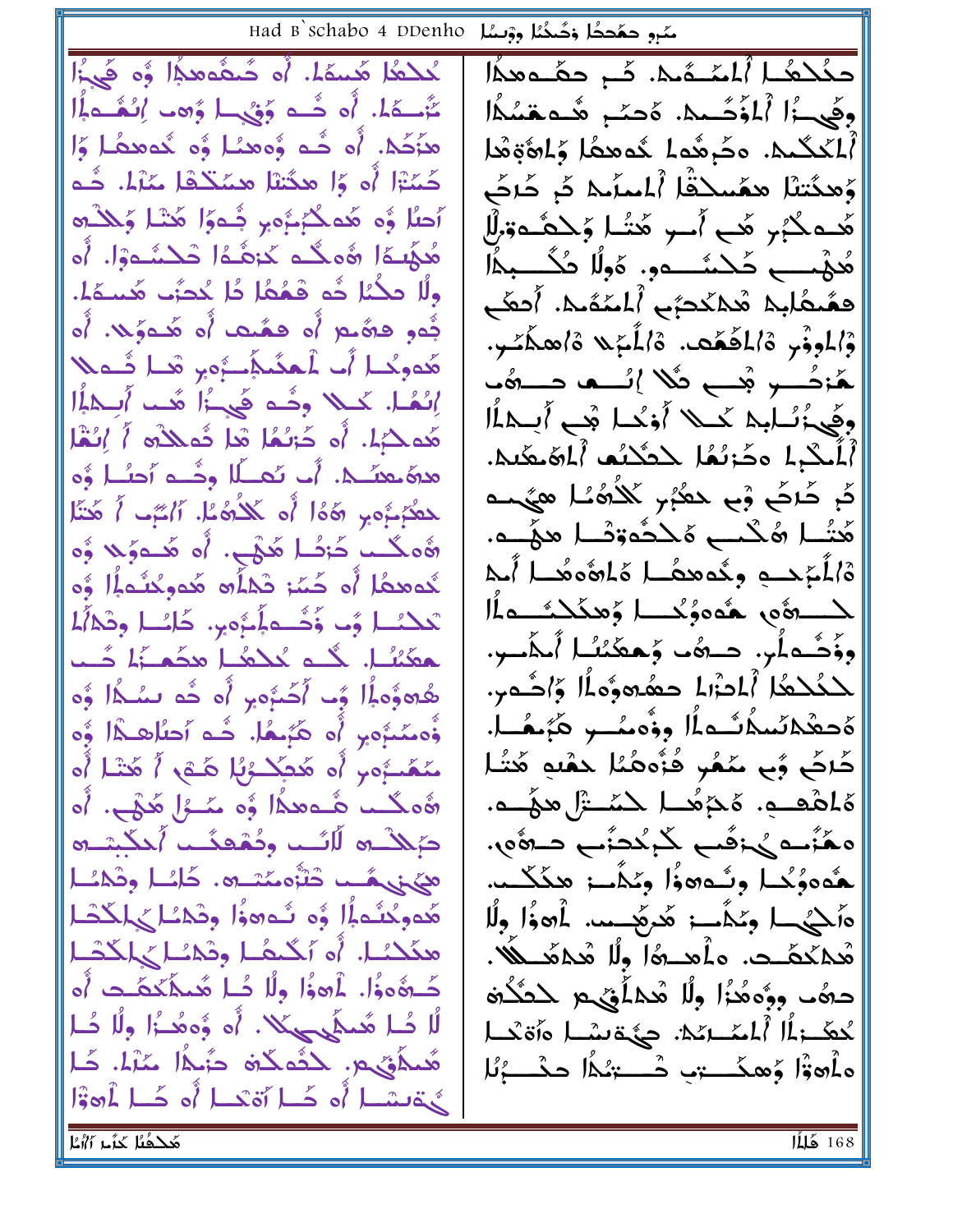Had B`schabo 4 DDenho أَسَمْ بِوَسْلِمَ Had B`schabo 4 DDenho . وِتَعْمَدْتُ مِنْ أَنْتَ يَبْنُكُمْ أَنْتُ أَحِبُ أَنْ وَب وَاهُىڤُـهأَى. ەُھـُـب ھُكْـب أَهــداَهُو. }كَكَمِسْرُهِبْ. أَوْ كَانَسْتْ هِوَّمْسْتَهَا وُو وحُزُّه مُا هَٰٓئُمُوا أَمطُسٍ وَُمِكِهُمٍ. ثَمِّ وَٛ جَالِكْهَـٰهِلَاهَ هَا أَه هَزْــزُا. أَب تُعــلُا عنُعكُم ݣْلْكُمْلَّا وْسَٰلَا هْلَاكْلُوهُمْ وَّ عنُعدَا بُوم أَ للأَوُحدَٰ اللَّذِكَاثَ هُقفًا مفْتَــمُمَّا أَبِــهِ فَيْــْ مَا لَّا أَه للصَّملاَه أَبَعَ ذَهَا هُنهَ; كَنْ . هُدْكُدْنُـْـبِدًا أَبْعَدُهُدْـبَيْدْ كُبِّ هُبْ وَّومُدا وَا مَّتْلِ ولَّا حُلِّ مَجْمَعُنِهِ أَحَكُّ فَ لَمَْتُ ولم مُلِّف فِي وَحِدُّوهِ لِ حَعَّمُلًا. أَو هُـد هُـووَّا وحْلاوًا جَاتِهِـدًا. وَٰٓاهُ وهُتِي لَا مُحِمَّحِكْتُبِيهِۢا جَدَوَيَٰٓا: أُه شَـه خُـه محمَّـا وُه ضَمَّزُوْـــَزِهَ وِلَّا ضُـا وْلًا مْحَاهُدِئْتُ مِدْلَ كَيْهِدْ: هَـــوْمَا. هَمكَد أَه لَا دُا هَمَ; أَحكَرَه فَائِمًا. هُدووُكُما وِنُدهووُا مَكَلَّمَدُا وَُجَكِنَكُم مَسْرَدُكُمْ الْمُزْمَرُ أَلْمَ الْمُسْرَدُ مِنْ الْمُسْرَحِينَ وَلَا يَا مِنْ مِنْ مَدَاسُلُ أَبِ الْأَمْعُلُسُمْ أُمْرُهِ بِمُسْتُرُوُّهِ . أَه الْمَحْكَسُدِ أَمِنٍ وَمُؤْسِسٍ ذَاتِ أَلَى لَكَسْتَمَاءَ تمكبتملاة الشض بالمفسثك بالموهوأ لْمَكْسَا أَبَ أَكْبُصُبُومِ لَا قُمِعَكُمْ وَمِنْ أَو هُدوحُه اللَّه حُمْضًا. وَالْحُدْهُ اللَّهُ لِكَحْكَمَا. وَلِكُلُّهَا أَبِيهِ هَٰٓئُكُمْ! وَقِب هَّزْتُوْلِ أَو وَأَعْقَبَ رَبِّهِرْهُمْهَا. دَرْجَتْزَا كْلُــوْا هَنّْــزُا أَهْبِئُـابِهِ هَعِدْهِ هُــابِهِ أَمطُب، هَمْ ْدَرُبُدَاْ لَكُنْ هُمْاً مَْدِهَاْ لَا وًَٮ أَكْــــَّةُومُاْ لِـحْــَــب وُو جَالِكَــــم وُب إِنْجُوءُاْ. كَانِكُتْ أُوْكُلْ هُبْ سْجَعْكِمْشُومْ، فُــوهُنّى كَــــلا أُوْكَـــا حشْفَعَـــدُّرِ محَمْكُـــم. وَحُــل وِلَا حُــل مَحْدَوهُ مَحْــل لَلاَ هَعكمه هُب ولًا هُداوُوْتُنَبِّدُا أَجْمَيتُ هَّتُتِـــا أَه لَّا مَّخَتْعْــــا. أَه لَّا خُــــا لِحْمُعِۃٗا لَّا مُعمِلَمُحُنُّدُا لِحَمْحُتِهُا وَلَٰا مَّىكَ<sub>كِمَ</sub>يْنَا كَعْفَىْهُتْنَا. أَو لَا دُنَا مْحِمْحِدْنَـــــــمِدًا ۞ وْهِ هْــــــــا. ولَا مُعفَّدَهُـا أَه لُا حُـا مُعدِّكمحُـا مَـا هُدكُمحُنَّــــــــداُ حَجُّق ۡـــــــا. وَلَا هِرَهُ ـــَـٰٓزَا. هرَجَزُنَــٰم}ُ | هكَكَــٰـدُا وِلُا كُــل هُدْكُرِمُبُّــمِدًّا ۖ كُحدةٌ ۖ - بْنَ ا. ۚ مِحَ حَزُبُّــهِ أَلَ هْدِهُهُما. أَو ضُلَّ هُجَلُّهُ! جَزُّوهُما وَا هكَكْـدأَا وِلًا مْدَاوُوْتُـا. أَسو وَحْــعَدَاهُـــ; مَّتْا وِلًا مَا مْحَكَّد أَحدٌه. مَّرْدَا حَّت فَي حَــٰهُا ۖ أَهُـعـٰهُا ۖ وِلًا ۚ مُحمَّدَتُ ۚا. ۚ مُحِـــِ ؤُومًا كُلُوهِ ۚ وَّ مَحْمَدُ وَمَجَّلًا هُوجُ صَحِبٍ. هُوَمًا لَكُنْ لَكَنِيكُمُ اهُوْا هُدْهُشُووُلِهُ! وهَ*ذَانًا* أَو أَخُوجِبُا كَعُبُلًا. أَو خُو رَحِبُ*نًا* هَبُعِمَا هَجَنَهُ هُبَ وَّابِهِ أَحَدُثَهُ وَجُبِ وَّه أَكْبُومِ أَو ثُم نِسْلًا وُو وُوسِّيتِّومِ  $1.5 - 8.16$  to  $\sim 1.6$  to  $\sim 1.5$ |ەَحْرْجِئْنُا وَُۙاحُمْرِ ەَحكَى ِنُنُّهُ أَا وِوُّەممُــر أَه هَبُـمُا. أَه أَخَذَ وَامِعٌــ مُسَمَّا هَا. أَه لَلْكَتَلا مُسَنِّدِ كَنْتُنَا وًا وُوَسُلْ هَبُعْدا. ودُخ أَمُّسْلِط هُمِع أَبِي وً مَحْشَدَاً فَمَحْتَمَدًا ضُلَّدَ مَنْ الْمَسْتَرَامَ كَكْتُمْ مْنُسْرَة حَكْسُلَ وَهُمْعُنُسُوءُلُّا مَحْدُمُا حَرَّىرِ ٱلْأَمَّا  $\frac{1}{2}$  فَلا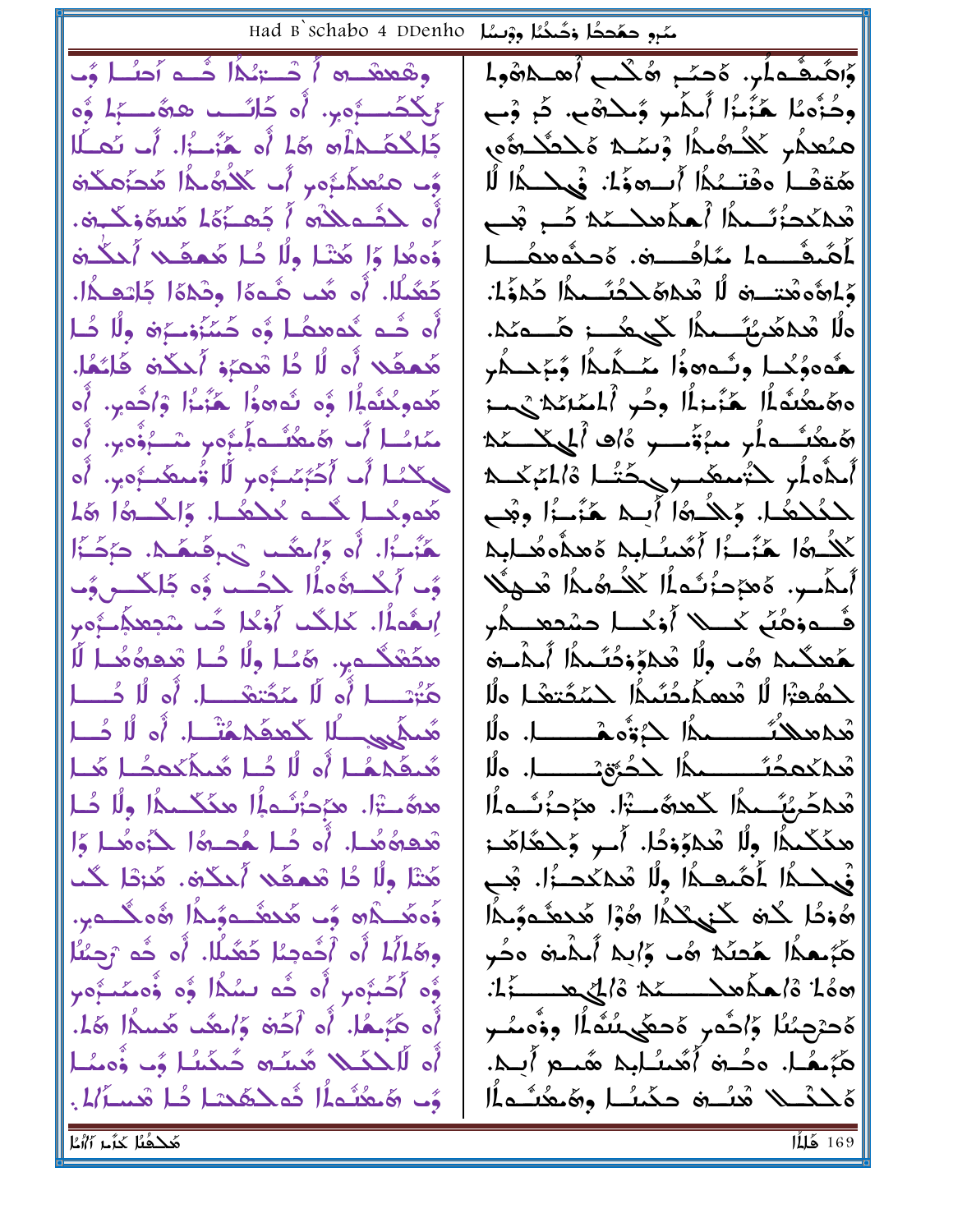Had B`schabo 4 DDenho أَسَمْبِو حَقَّحَتُهُمْ بِوْنِسُلْ فَكْهُمْ هُدْمِيهِ أَلِيهِ. أَبِيهِ هُكِمَا هَكَذَٰا بِجَبُيمًا وَدَامِعِكَا. وُه مُرْسًا كَبِلًا هَٰنْلِ كَلْكُحْلِ. هَٰلاً لَهُ هَٰذَا وَا حَنْثَا حَـٰـمَاً بِصَّـٰبِهِۢا وُاهِــزُا. وِهُٰٓزَيَٰـا كَــِيْ هَٰٓيَٰـا وِهِزُهِ مِعْتَوِمُهِ ۚ وَهِ أَضَـٰزُهِ ۖ مَالِكُـٰذَٰ}. هُيُخْلًا. أَبِيا أَحَكْبِ هَٰتُا مَخْتًا هُوَ ضُما أَه هُه مُحْمَدُ هُنَا هَنَّا وَّا مِجْمَدُاً هـــــــوْهما هــُـــــــــەوّحمَّــــى وَاهْــــــــــــــو وَوَّـــد ھَسَرُەكْتْ ھَا بِكُهْلُتْمِ وُّەشْتَەپر. ەْھكْكْشَا مْعْسَا ھَزْسًا وَسَهَّسْمَاْ لْكَتُبْ وَكَيْفُتْ أَ نُبْدِئُتُونَ أَوْ مُتَنَبِّرًا مَنْصْلِـــاْهِ. أَبِــا كُـــو مَنْكُلِهِــا أَسو وهُدْدُ، أَ تَقْعُدُا وَخَيْبَكَ، أَه كَذَّبَعُب وِتَامِنُــم، بِهَ'نَــةِمِ-.. مِيئَــمِوُلًا! نَعْبُـم، كَــٰ مِـهُـٰهُا أَه كَـٰ لُحِنَّـٰهِ اللهُ وَّه هُـهُـُـُـا تَقَمُّمُّا وْالمَّشْكِ هَدْهُقب ضَيْهُمْا أَه حَـــب أهجـــدًا وَا جَـَــارْ الْهُ حَـــو َهُحِجُمْدُهِ أَلِ وَهُجُنًا وَوْسِكِمَّا وِهَارَّا فَمكْسُلًا حَهَّـلًا وَا رَجَّعْـا. كَكْـجَابًا وفُوحِسُلًا هِنَمِطًا وُهِجُوتًا. وكَحِدٌ وَوُل للتَّكِيلُوها أَو لَكْسُلُووُنُدُوه كَتِلَائِلِ لِحْفَمِ أُوهِ وَلِكْتُمِكُوهِ وَلَمَلَتْكُمْ وَّجْمِرٍ أَه وَشَدْهَ مَثَلٍ رَبِّزًا وَلَا شَمَلْلِ رَبِّزًا وَل وَمكْرِ رَبُّهُ! وِنَّهْلَا رَبُّهُ! وَحِنَّتَنُعُـا ۖ كَـ ۞َٯِ إِنُقْلَ هَُىعَىْدُهِر. أَو قَرْنَدُودِيَهِ. وَأَفُو حجّبها مكعكــمه. مفَعْــو/بم هُــلا مكَلَمْتَ وَالْحَسَمِينَ مَنْ يَحْمَدُ ﴾. أَه هَعَمَــزا. وأحمده هُمَّــــــــــا لِمَحمَدُ و مَٰدِعْدَتِنَا خُم أَحْمَدًا وَۚه أَجُل أَه وَّه أَحـٰزًا لحثَكِرةُو، كَضِّعْدًا. ةَاحْمَدِهِ أَنَّهِ، حَفْع أُه زُهسًا هُبُسًا. كَكِنْهَاْ وْاحِكْتَا أَصَلَ هَصَرُا وذُوسُا هَرَّمْا. وقَدِيْلا مَّىنُمْ وَ مَمَّىنَا أَو أَكْوَّىً وَ مَدَّدَه ھُوۡۤا كُـــرٖ ھڤَىھُىبِّے ھھُىسُــا كَلَــٰھُا أَه مَكْسُرًا وَبِ هَٰذِهُنَدُوَبِمُ الْهَيْمِيمَانَ. وًىكَّى. وَحْدَثَكْ، مَحْسَرًا وهُدهَّدهُومَاًا وِنْهِبَٰهُ قَبْلَ فَدِيدٌ أَكْلَمُكُمْ. أَه هَّزْمِهِ الْأَلْمُ -: ثَمِي هَٰلا نَصْنُتَــبِ. ومُحكِّكَهُكُمْ مْلِثُمْلًا وَعْلَالًا مِعْضًلًا هأَهِــزُهِم يُمِـــ مَلا هُهُــةحكْسُه. هَاهُمَانَ لَمْ بِهِ ثَلا نَعْمُقَنِّ مِنْ وَّــْرَه. أَه وهُدِكْــرَجْلِلُه هَــا تَـهـُــّةتَا. وِثْلاَنَا أَسْنَا أَه هَٰذِكْـزُهر أَه مُخُدَّدًا. الْمُشَى وَٱلطَّاحِرِيدُوْ وَمُبَعْدًا مِمْشَدَدًا. أُه لِحُتكَا خُوزُهِ مِعْلِ عَمْدًا. أَه مَكْتوَل لحَقَّقَت دَوْمَعْظُــوِ كَمُّــزَّا. فَتُمَكَّب ثُـــه رِكْـنَـــــزُهر أَه أَتُــُــا. أَه كُـــب ضَرِكْتِصُـو أَصُـّا. هَـْتَـُـبِلُو هَبَّـمـذَا كَبِلَٰتِهِ أَبِ هَٰٓبُعَكَٰا وَٱلْعَـُبِ حَعَّنُـا أَه وَّاهُمنُـابِهِ حَمَّمَـٰـا وَحَمِكْهُـا هَنْـو. تَـمكُمُا مَٰـهُـُمْ. مَذَامْكُـهْ خَـا دَمَكُــه |۞وۡ؋ٛ؎۞ۦڞۯٓڂۿٞٳۦۊۘ۠ڡٮۢٮ۠ڷٵۄۏؙۿۯۛۿٮ۞ .<br>وَّەسُلُدًا. مزَمْزَمَٰدِه كَلِمُّةكُلُّ أَكْلَمُنَّا أُه حعَّةَ مُنْا لَلْأَهُ تَا مكْعَمَّعْهُمْدَة وَدُّهِ. لْكَعِدِهَ مَعْنَا وَاحَةَ 50ْبِ وِمُعَكِدِهُ وَمِمْلَا وَمِمْ هُ نُــمٍ وَبْنَــمٍ مَكْــمَوْمِكُمْ وَجَهَــمُهُ وْحِيْ ݣَـْلْ. 500% هَكْتُـا ذُهِنْنْـا وُت أَحِكْمَةُوبٍ. هَضْ هُعِمًا وَّوَمِمُنُكَ وُّاف مَحْدُمُا حَرَّىرِ ٱلْأَمَّا  $170$  هَالُم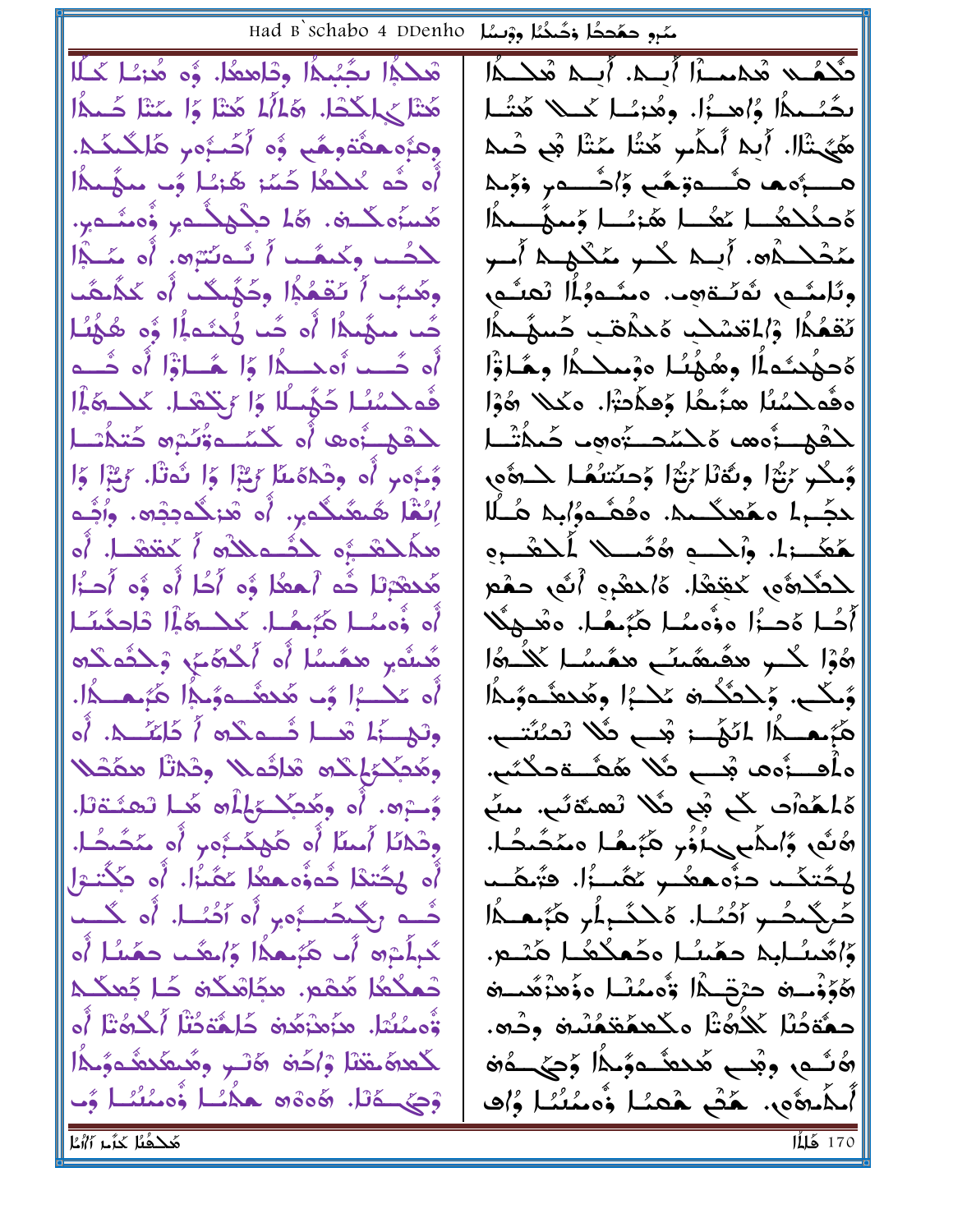Had B`schabo 4 DDenho أَسَمْبِو حَقَّحَتُهُمْ بِوْنِسُلْ عُمْدَاءُوبِ. أَو هَٰتَا وَا عَتَا قَدَا حَدِيبٍ. كَبَمحكُر هُتُا مَتْا وِقْبِ كَـٰهِۚأَر. وَهُبْ وَهَٰذَا وِحُكُلُنَّدُو لَٰا ضُرُّرْهَا. فُـدَوَّب هُنُّى وِضًلا وَجْلَهُمْ نُعَـٰٰهُ! هَلَّا لَمْعَتَّ تَعْكَبُمُوْمِ أَبِ هُنُوبَهُمْ. كَثَب وْاصُّمِهِ نْرِهْا أُمِرٍ هْكِكُرٍ هُنُمزِكًا أَمكُنُا وِحُــو مَتْلَا مَكْلًا هُدهدُمَلْ. أُه نُقَالَ مَتْلَا ذُء<sup>ِ</sup> مَحْشًا مَحْــٰٓزِ أَا هُنْسًے وشَـٰۃثَا ۖ مَّشَـٰا حَكِمَتُوْهِ وَهُمَانَ أَوْ كُلْ مُعَالِّلًا وَهُ رَجِعُ! دنْ كَسْمُر ، هُ مْكَسْبٍ. وَحَمْدُ جِبْراً! وُّه أَهَيْكْتُم، فَقَيْضًا وِكْلاَمُنْتُا. أَهْ أَوْاهَ بِكُنْتُ هِمْ مُعْشَابِهِ هُدَفَعَمَنَـــمِ كَا هَفُقْا وُْمِنْتُا وِثْلاَتْا هْكْنُلُا كُب هُحعُكُرَاتٌا هُمْتَزِحُنَّكَ أَةَهُلُا وَحُصِيمًا هَٰٓدُهُمۡلُّوۡوَ ۚ وَ اللَّهُ وَ اللَّهُ وَ وَاللَّهُ وَ وَاللَّهُ وَ وَاللَّهُ وَ وَاللَّهُ وَ وَ هَٰٓدُهُمۡلُو حَمۡمَعُدَا ﴾معزُّمًا وِحُمَدُهُمَا يْ هُدكُمدُكٌ. كَدُةتْلْ أَه هرَجْتَنْلْ وُه مَرْمُ الْهَدْمَاهُمْعَمَىّ. حَدُّةَ لَا هَجَرَتْ أَلْمَنَا عَظَمَ كَتَكْتُرُومِ مَتَكَفِّلًا ۖ شَبِ مَكَلَّقُتُوَلَّمَ يُوَمِّرُ |وكْتُدِ رُضْهُ حَتَّكْتُمَارِ كَلَّـْهُـمَّا. أَبِ أَحْـــهُــدًا. أَو حَــا هِهُقْــا وَحْلاَنَا هُحِمْـةذُلَّا بِقُتِمَـبِ حِزْهِـمُـا هَٰٓءُـهُـا تَقْتَسْلَا هُبَ وُوَمِمُلْ هُوَيْهُمْ هُو هُوْهَلًا وَا دَٰٓٓٓہِشَا ٱمۡكُنۡلَ سَّٖتِكُ ۚ كَٰلا ۖ لَمُقَا وَّدَٰٓا ۖ أتكْتَلْ وَشَمْتْلُ اقْبِدْلِ حَدْلاً هَفَـٰكُلَّةَ وَّب وفَيكِكُما. وكُم كَحَدُّى هِمَّىمِ أَبِكَ. وَّەمَّدْمُوسِ كَمْ كَمْتَمَمَّدْ مِنْكَمْ مِنْ مَنْ كَمْ كَمْ كَمْ كَمْ مَنْ ەكَــرٖ أُهُـىـُــابِــا ەُولًا ھەُــــعَــ ھُــُــة ولًا حكْسًا وهُنسَة هُـكَى. أَه فَنُغْـا هُكُتِ. مِدْعَة صُلْحَ الْمُدَمُّلُ وَحِمَّكُمْ ا وَٱمْعًـٰب كُـٰه هَٰجُـا أَه كُـٰه هَـٰهِ ٱهْ أَه ولًا محكُّلًا، وُولًا حكَّتمَّـدهوب وقَـارَّا ولًا مسَّوَٰہٗا، أُو وِلًا فَمعٌــٰ عَهْدًا مَّــٰا هدَكُمْ وَبِهِ. وَكُمْ كُمُوَّجِبَّهُمْ لَمُبْقَدِيَّةٍ فَاوْا. أَه حَــب جَعــلَا وَالرِّبَوَكَــٰٓ<ُوهِ أَمْ لِمَكَسِنْزَا هَجَعَتُسَا وُاهِمْهِ أَا أُهتَسِما ِّهَقَّـــٰٓءَا. وَوَهُنَــٰا وَٓـٰ اُهتَــٰهِاًا. وِثَاثَــٰ لْحُمْمُعُلْ وِهَٰٓزَاءُنُّهُ أَلَّا لَكُدْتُمِهَٰٮ كُتُب هُنَزَا وُهِ هَزْهُا كُحَبّْتُهَا وِحْتَاحِفْتُتَوْمِنِ. هُهزمُب حمَّدُها فَاوَّ هُ حُــٰ مَكْـُـٰمِلًا وَا هُـاوَّٰٰٰٰٓٓٓٓاٍم أَ حُمَّتْهَـٰل كَعَّتِمْها. مْاِئْدْدْلَا مْكْمْحْكْسْدًا مُّـــوطًا دَهُـــلًا وذَٰهْـــا مَكْدُنَــولُمْ ا أَكْـــ هُـكُل. لَّانُـــب وَكَلانَا تَامَّتْنَـــا وُب أُهدَّـــمِي هَٰذِكُفُّــهِ أَل كَذُــهِ هُما هُزِنُدِيَا صَلَّىٰ اللَّهُ عَلَيْ عَلَيْهُ وَاللَّهُ عَلَيْهِ وَاللَّهُ عَلَيْهِ وَاللَّهِ وَاللَّه ݣﯩﯩﮕﺘﻐَـــﯩ ﻣُﻨِﻜـــﯩﮕﯧﺮ ﮬﯚﻣﺌﯩـــﻰ. ثُـــەڭلە ۋَبَ كَبِلَـــــزُەبر مَــــەڭك أَ للعكسةُهما تُكْسُ وبُسباء لِلْسُك هُوشَا وُو زُومُا هُرُهُا. مِدِّهُكُ كَا ْ رَجّْكُ وَّەمْبُو هَٰٓبُمُّا. ۞َوۡءَ حَمَّةَكُنَّا هُدَدُا كَـا فَبْكَــٰـٰه وَا هَـٰدۃحَكَمْـُرُه ِ وهَدةكُمُر رُضْهُ حثَّەوؤُلُا ولُمحَّدلُر أَه كَاهِدَّةَنَّهُ وَٱلْحَدَّبَّةِومِ أَه لِكَسْمَكِي |ەَ كَحَكَّى كَعِر حَكَّى هُنْ هُزْمًا مِنْدَوْلًا كُمْ شُمْكُمْ هُٰٓئِنَا ۞ه سْلَالُهِۚ أَوْسَٰئُنَا وَا

مَحْدُمُا حَرَّىر ٱلْأَمَّا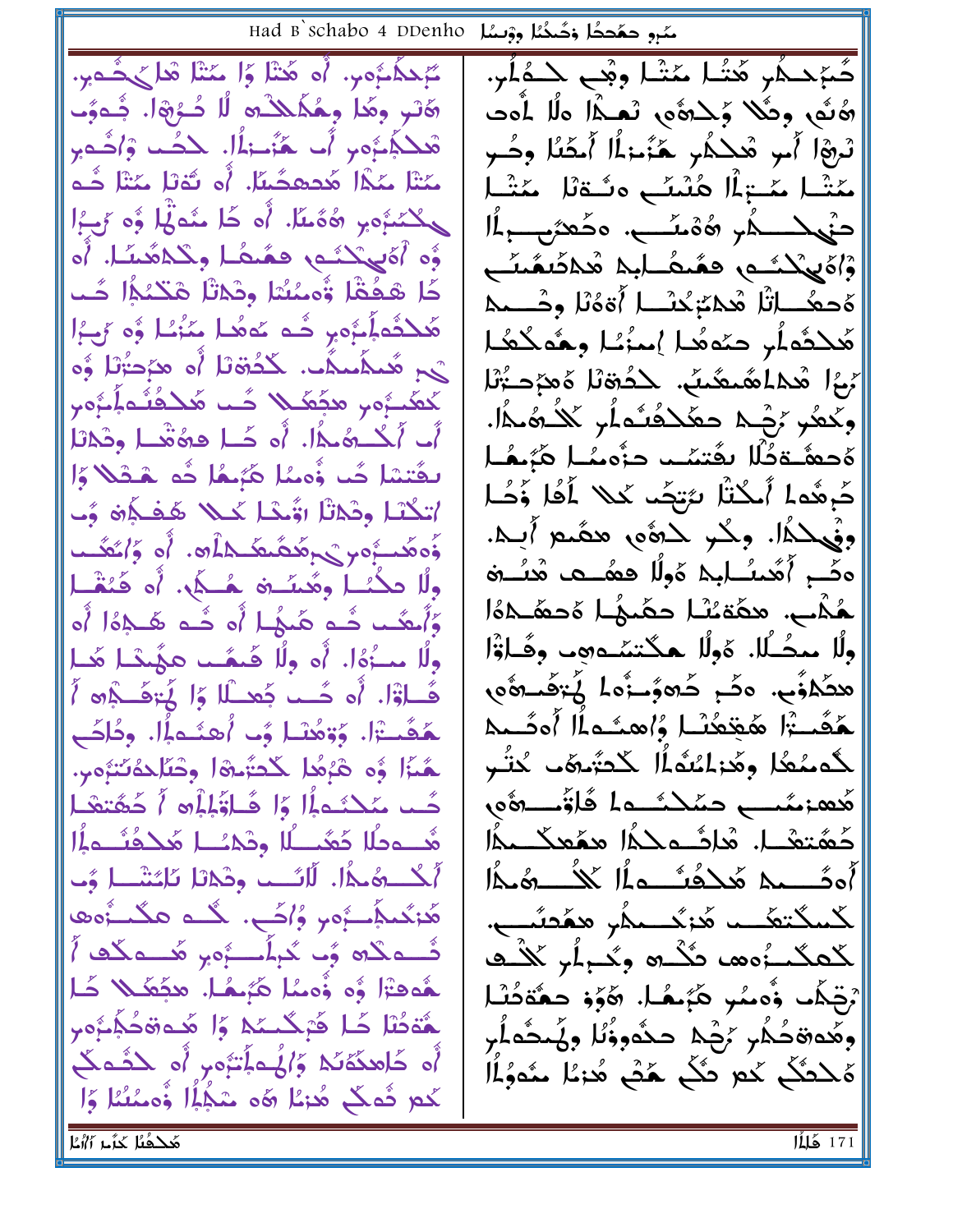مّرو حمّحكُم وَصُدُمُ ووْسُل Had B schabo 4 DDenho هَقَبِ - وَٰٰٰٰٓٓٓٓاٰ، أَو هُخُـَـوْوَٰٰٓٓ أَا مَـَــٰٰٰٓٓ أَوَّا فَكِمْكِرُكْنُا وِـهُقَنُةُ أَا. هُكُوْوُهاْا مِمَّ أَا مِتَدَّوَّةًا حَدَّسُدًا. حَدُّ وَمَا حَدَّمَةً وَهمَمْتُوَا الْمَحْتَسُمَّا. أَمكَنُـا وضَـ ۚ ثَبَـــ مَعْــٰٓهَا (53ْمَعَّـا. أَه وَاهُــٰب حثَـٰه لا اَحتُـا كَكَتِصْـا مُتَ الْمُ دُمَّــَى. كَاهُمْـلْبِــا كُسْبَ وُّەمِنْسَا (20 مِنْسَار مِنْسَلارە). بْھُدُمْسَار حجَّدَاجُ حزَّەت مْحَامَّرِ أَبِّ. ثَعْجَةَا وْهِزُمْزَىنَگُدْمِ وَأَوْضًا أَوْ هُدِهِ خُلْاهُمْ ا وۡنَکۡتَت ۂُرٖ ہُوۡتُا ہُحنُکَھُـا مَّـہِۖاُا مَنْجُلَ هُم مُوطُلُ وْٱخْدَى هُـجُدَى وَّبِ أَوْحُـلَ حمّههُا وحْمَ أَقَا وُاوْكا هِمْرْاً أَبِيهِ. وطَيطَةِ سَاءُرُهِ. أَحدُدُ مِثْلاً سَدًا حَمَلاً أهدَّـــومماً مســَرْأًا كَــــلا أَقُـــب كُلُّاهَ وًا لُوهُدوٰلُمْ سَلَّمُ أَوْ احتَكْسًا كُلّ لْمُوهُدوْلُمْ سَبِّلُا وَحَكَّلُ حُصَّرٍ أَبِ2. كَعِنْكُمْ أَو سْلَلْمَاْ وَثُوبِكْ. وَهُمَا. \* هِمَدِلْمُل هُدْ. وَهُمُل \* حجزا تَهُوَّا وِهَيْنَا وَيَضَلا وَيَصْحَبْ هِي أَجْدُمَاْ هَزَيْهِكُا. وَاوْوَى حَقَقِتُهِ لَلْوَجُنَا وَالْمَرْوَكُ كَهِكْبِزُه! هَٰتُا عَتْلَ. ٱلمْهُكَدِ حَبْرٍ نَكْتًا ةَالْمَارْ; حَبّ عَزُتْ!. وَحُـا حَبّ حزَّهفُـب. معْــفًا لَحِ حَرْهُهُو. هَ/هُبِي كَمكَ مَضُعِكَ حَسْسُ. ممَّصْلا أَنُّهِ لحَمْقَعْا هُكُم هِي أَءَتُنَا وَّىكَى مَكْتُمُّا كَمَنْنَا وَدَسُّومُو. هَكَمَّسُا وكَبِلُو هَعَكْمًا وَهَٰٓتَكِبِلُو. هَكَرُوصُرُنَا وَٱكْتَهَا هَ ٱمَنَّعَ وَقُكُلِّ وَكُلُّوهِ كَلَّتِهِ هُوَ عَقَلَه دَءًا هَمَّسُلٍّ وَقَعَلَهُم وَهُم أَكْست لمع أَشَّوهِ وَوْدَسُهِ هَبُمْلَ شَهْلَ \* حدأهُا اَبْ ۖ كُلِّ هُـٰٓءَىٰٓا حَاَّتْنَا لَّا هُدوِّحْـُنَآا. حمُّوْا مَحفُرُ ومَا عَصْدُوا وَحَمَّدُوا وحكتب هَحصٌرٍ كَلَّ هَمَلُقًا وكُتُا هَوُّهسُتُا كَهِنُّوا هِعَيّْتُا. هَ/هـهُا كَلَّ وجُلـع مِثْلِوْهِ أَسْكبي وَّىٰهَـٰ:وِ فُـٰہِمُّنۡتُو حَمَّنُــٰٓ:ہٰاٗا تَٰہۡحَمَّـٰہِ حَٰسَکُـٰہِ ۖ ہِ سَبۡ! حَمَّدُے اُم اُلْ كُحـُ:ْا ه هْجَمَّاوْيًا. دَيْشْف جُمْ جُوصِيًا دَلَّادُوْجَدًا. دَلَّاشُوپ وَرَهِّزًا رِكْماً اوجودُّمَّا أَهدًا كُبِ هُزِسًا كَلْـرَهُا. وِحْلِعِهِـلًا وَزَوْحِشُـداًا هَـحْدُدهُـا وِلًا هُنْدَداًواً. بِنَصَّـز لَلهُـا ذُّەمْئُىمْا هَٰدْهُدوَّىمْا هَٰزَىمْدا. ھُب وِنْكْرًا حَتَّنْا مِّتزِءَّا ەهَٰدەھْل كَلَّەُي تَتَنْدَا لَّا هْدَمَنْحَكْنَا. وَحَرَمُدْ:أَا لَا رَوْوَحُكْتُذُا. وَحِدْهِحْسُدُا مَكَاحُتُدًا بِنَيْهَا حَيَوْمُا رَوْبَا و لَمُحْمَّائًا هُنَّا هُنَكَبٍ. وتَعَدَّةَا وِتَذَهَبُ كَحَمُّرٍ لَكَبِيَّدَنَا هَلِا مَتَزِهُ أَا. وتَشْعَب كُن خُوجسًا ەمۇمۇلا. ش**ە**لم وأهمعته مَحْدُمُا حَرَّىرِ ٱلْأَمَّا  $112$  فَلِلْأ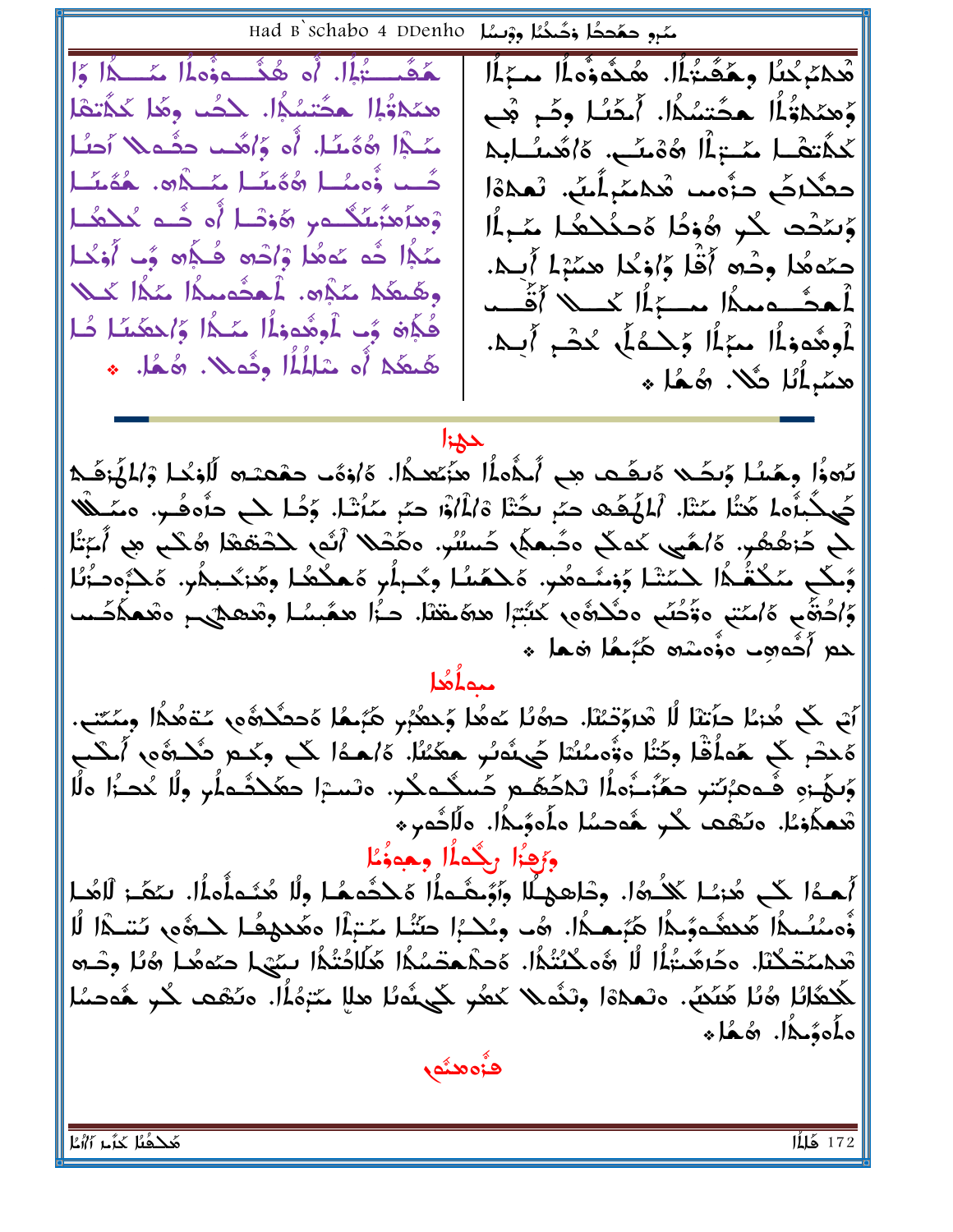Had B`schabo 4 DDenho أَسَمْبِو حَقَّحَتُهُمْ بِوْنِسُلْ

لْكُلُّهُ ۚ كُنُّدُوُنُـا تُسُبُّنُـا. وِكُلامُرَ ۞ يُحُدُدُ وهُـعُــدُ دَنُنُـا حَذَّوَبَ. كَــعَهُ مَحْمَــا هَ مَسْمَعُنُا وِحُمِسُكُمْ لَحِسُمَ هُـُا وِحَنَّاهُـا أَـهِمْهُ مَـْ . كَــهُ هَ وَصَاءَ وَحَرَادَ وَحَرَمَت ووُحثَه أَمْ أَلْمَ كُنَّهُ. كَلاَهُ هَ هَٰذُهُمْ أَهْلُوا وَحَصَّرُ هُما أَنْ هَ هُ مَكْلِ الْمَصَار ولاه يْلا

هْرِدُا وَرَجَدَا أَب بَكلًا وخُـد إِنُّهُ! حَكَيْبُ أَن وَلَّا خُـلّ هُعكَـــكَم وَا ـمْوِهـٰٓيَٰٓيَاًـــــبُومِ وِلَٰا كُـــا مُعطِّعتُ هَدَفَعَبُنَا أَه هَكِدًا أَحْدُهَ! أَه عَكَرًا وُه هَءِنَا وَشَمْئَا حصَّصْحِهِ. أَه حٌب هَكْثِرا وَشَمْسًا تَعَلِّكُتَ هُدَا شَمِيلا فْكُمُا هَـُـا وهُــه أَحـا. أَه لَمْفَـّدَا وًب تَحْفُدَأَا هَـُـا وَقْدا هَٰـْتَـٰم. دُـا هُدَوَّـنَّـا لَّكُتُ لَّا مُحَاوِّدْتُمَاً السَّيْكَةُ شَجَاءَ مِنْ أَه لَّكُ هَٰٓيُـثَمَلَٰا وَا تُسطَّـرُو وَاللَّهِ وَكُـلِّـ هُكْمًا بُحْدِيٌ مِسْمَىٰ أَنْ سَلَمَوْا إِيمَكَ ثُمكّة حَبْدًا مُا مُعَكّكُمْ. أُه أُهْقَبَا أَه ولَا أَحِبُل كَــُـرُا هَا وَّه أَحُــل أَحـبُ-. ونَسْتَنَظُطْ شُــةَرْجِئْنَيْهِ بِنِ كَــدٍ هَــدِكْبَا لمُؤْسُّل لِمُكْسِب وِكْسَب تَوْمُحَسَّل محَكْكَكُما. محَكَّدَهُا قَطَّ أَخَذُاْ وَا حكْتْزِحُصْا وهُمَكْمَىٰ. أَمَّ تَعْطُلُ هْدَا مْحْصُم كَعَثْنَا هُومُحُوبٍ فُومٍ أَلِينَ - إِ همَ أَذَارُ مَ هُنْ هُنَ هُ أَهْرَٰاهَ وهُمكَرُموَا حَدُوَّتَا كُمْ جَالِكُمْ هُرْجُوَا. مْنْزَنُهِكُمْ كُنْ رَبُّكُمْ وَكُنَّبِ كُنَّبٍ أَهْكُمْا رِهَىمَا. گَ مَكْبُرُهِ وِهُ حَفْهِكُمَا مؤهْداةًا. مَعَّكُدةًا. سُرْهِدًّا وَكُلُّهِ جُحَرًا أَنْ أَحْقَدَهُ وَسَبَّاءًا أَهْدَىَّا. مِنْزَنًا

ۿڔۏؙٳ كَبِ حَبِلُوْاْلِ هَجَّسُنَا وَلَا شَهْكُمْحُنَّالِ وأوهـــتُلُّا وُحكَـــو لُا هَـٰهَكَــٰكَــُـــُدُاً هْدْخُهْنَّى أَه هْكِدًا ݣْكُرُهْ مَكْرًا وِهَٰٯنُا وُۡـٰعُمُا۟. هَٰلِـكُـٰهِ ۚ وَٓبِ شَـٰكُـٰٓءُۭمَاۡا ؤَهَٰدُ بَنِى ثَلا ێُدمُحُا هُ۔ وِبْنِي أُحُا. هِ أَوْحُمِياً لَمُحَدُّماً هُبِ وَبِّنِي هَٰذِكُــمْ. هُدوْمَعُ ۖ خَلَلٍ مُحَمَّوُوْثُقُولُوا مَمْحَكُفُتُمَا ۖ وۡكُــرٖ ەۡكَٰھَىۡشَاها وَّىعْدَا وُۡـكــر. هْكُمْ هَقْتُدًا هَيْمِسْتَمْتُدَا وِكُلاً ۖ فَكُنْهَ دَّىمُ المَعصَٰدِ أَبِيهِ. وضَرِ أُوهَّنَابِهِ ەُولًا اَحسُا عَـٰـْبَھ ٱمْکَـــرٖ وَٗاحُــا ھَە ھڭەھُئـــا. ۋالملَّىــــكَىك حرَجىُئــــو لِحْكُمِكْرَا لِمَثْلُلِ أَيضُلِ وِكُمِحَـٰبِدًا هِيَّاهِكُا بْعِ ٱتَّبَّ حَكَّتْبِحُصَّا لِمَنَّزَو ەلْھأەھ. ئَے شَي هَبُسطِ كَتَحَْسَلُ هَبُهُمِ أَمِرٍ أَمْآيُ؟ِ! هِمَّةٍ وَهُمْهِ. كُم مَّمٍ مْدِهُومٍ هَي لَاهزُا هَو وقداهَـزَت هِهُا شَــدُ تُعفَـا حَـفُومُنُـا وُلَحْب هَهُقَـْهُ هِهُا. إِسْنُلُا وَبِ كَـثُمَكُـا وًىخُا خَاوْجُا رِبُّمَاْ كَىكْسُرُەلُر وِبْْدِ حِمْعِكْمًا هَبَّقْدَا هِوَا. مَدَّ وَبِّي وَهَا لَّكِحُرَا هُهِعْدَهِ وَسِيَا أَهَدَ هِهَا.

مَحْدُمُا حَرَّىر ٱلْأَمَّا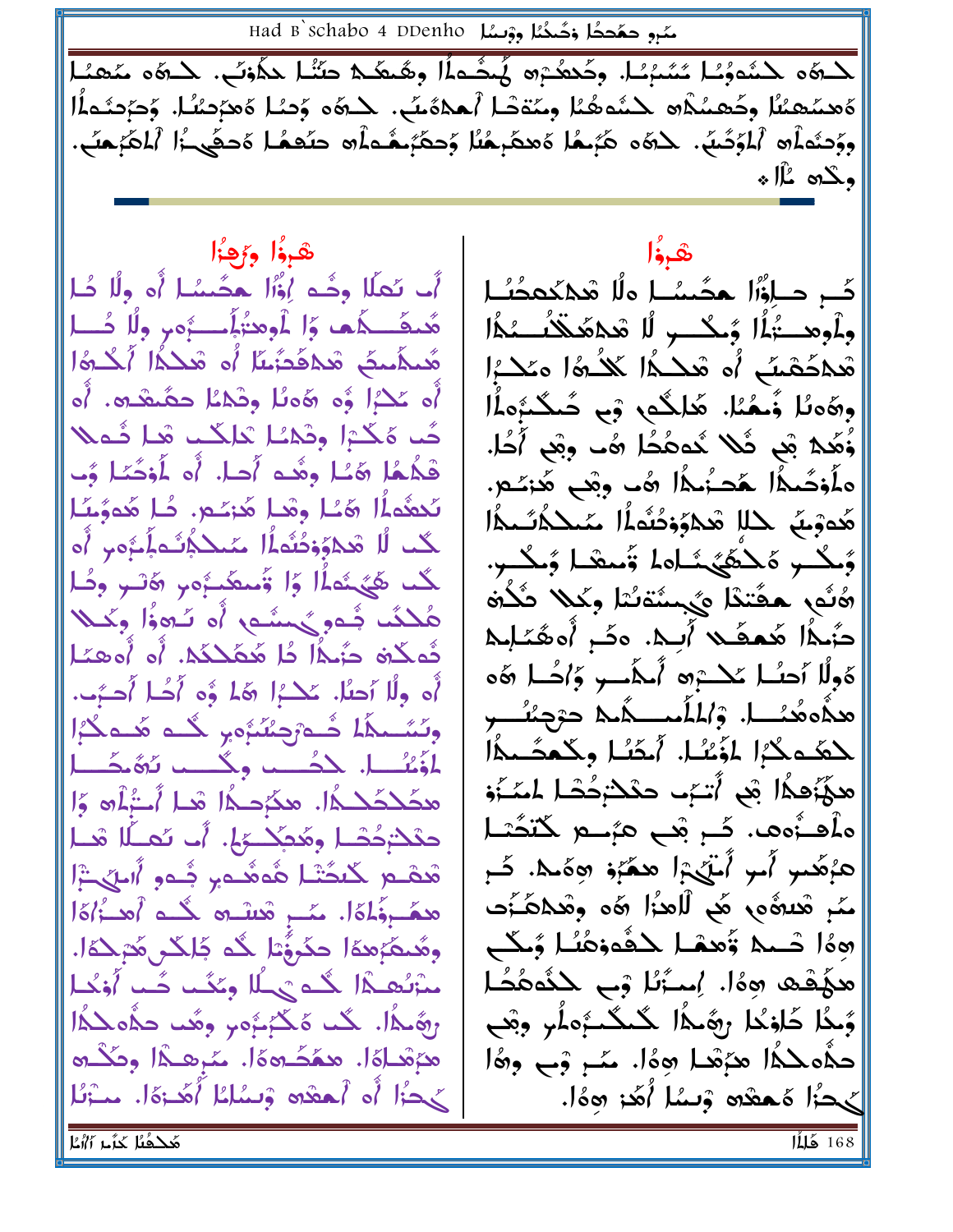Had B`schabo 4 DDenho أَسَمْبِو حَقَّحَتُهُمْ بِوْنِسُلْ وهَبْلِيْلِ أَنْ أَبْحُدُهُ إِنَّ مِحْمَدُوا مِحَمَّـٰ وَمَا. كَامِسْتُمْلُ وَهُنَسَهِ كَلَاسُهُ! وَٱسْتَدَارُ الْمُسَارَ سَرِ وَسَلَكُفُوا أَ هَٰتَا أَكْـدَّا أَه ٱاْعُكَــ لىحسأل كمعقده وبسلسل أهُد: 50%. أَهَٰـٰٓ;ةَا. أَه مسْأَلًا وَرُهِـٰنُـا أَه وَسُلَكُـا كَامِسْتُمْلُ وَهُنَسَهِ كَلَّكُواْ وَٱسْتَدَارُ الْمُسَارَ أحقده وهُده أُحُاسُا هُرَكَعدَا. مَيْ هدَهَكَـــز «هِهُ أَ. مَيْــر وَمِيـــزٌ/هُومِ هَنْـُــا فَيْمَحَرَّمْ شُوْمَهُمْ قَدْ كَمَّوْمَ مُرَّرَةً لِ كْلُبْهَا هُوسْكُمْ أُهَٰذٍ هِهَٰا. هَامِيَّتُل أَه مِنْزَلًا وحَكْمَ أَه أَهْدُا وَالْحُدَّةُ! هَهُ! وتوهشا هوبشا وهب أكا إيكاموت وحُا هُكَــلا أَب سهُــبدًا وَّه حُلَقُـاً هَعْدَهِ هُذَا هِهُا. ۚ مَمْ وَتَرِئَب ضَوْحَطُ كَلِكُ بِهُ لَكُ هُمُكُمْ وِشُـوْوِبُ أَو نَــْهِ وَٰ بْعِي مُحصَّدت هُدْ: 3,0%، 6,مسَّرُّلُ وَ1, هُدِكَهِمَّا. أَو وَشَكِّلَا هُكْسًا هُدَا هُوَهُمَّا أهنَّ وَكَلَّهُ أَهُ وَهُشَلاً سَؤُسَدَّهُ أَه هَدَيْهُمُّا وِثَمَكْمَةً. لَكَيْتَ شَمْسُةُ وحُلْمُل كَلا هَقَدْا وشُووبُ نَهُوْا أَهِ أَسْرَحُوْا أَه وَهُوُلِ هَرِهُنا كُم حَقَرَا هَٰدِيْكَ وَوَٰدًا. وَكُمْ هَذَا قِي هُوَوُّهَا. هُمْ رُحِنْتُبُومِ هُمِعٌبِهُكُمْ}. كَحُبْ وْالْكُمْ هُهمُبِهُمُّا وِثُلاً ٱمكُسِ. حَدُّا شُمَعُهُ كَا ٱلْكُنْقَا كُنُّوَةًا وًٰٮ لِمُكْتُوَلًّا وَٰا أَسْرَبِ إِلَّا هَذَهُ فُسَا هَرِهُنَا كَحْمَدُ ۚ إِ لُّهِ وَوَّا مِكْلُنَّا وِهُدُوؤُ}. هَا جَزْهِهُبَدا حرْجِئْنُو شَدْهَٰذُت وِهَٰىٰ أَمْثَنَا وِكُبِّ هِمَهُوزُلًا أَو هَٰكُفُلًا وَوَحِ بِمَعْبَرِكِمَا. لمَسهُو حرّقِيسًا وَلِمُحُمَّدُها شُوهوْا أَه أَحُمرِ وِثْمًا نُورُوْا هُنُنْا. دُا مُنْظَر وَْكُــو هكَتُكُــُا. أَبِــدْ رَحِمــز هَزَّــزُابِـدْ لَّكُمْ نُوْهُوْا وُو وُوْمِدًا هَبُيْعًا هَوْا وِضُمْ أحكرن لنفكضه متمصله وبملك وُّەھئىل وُت سُنەئل كُنىڭ بْھُمْ ِيَنُوتْ أَوْ وَّىكَــدِ. وصُــرِ وَٱمكَـــرِ شَــوهُوَّا ـعَنَّنــزَّا هُبُما. كَلا وُمِعُوبِ أَنْ أَهْلَا هَزَمَنَكَ مْأَمَّكُمْ كَلّْدَهُوْا وّْمِمْلَ كَبُرْهُلْ. 6ه لكن كم هُكْنَ وُهِ أَجُلَ وِهَٰلِكَهِمَا هَـا لَمُلَكُمْ أَن أَهُدْهَا. وهَالْمُا أَن أَحَزَّتَهُ وَحَرِشُدِهِ مُدَمًّا حَدِيثُهِ هَٰٓبَـِهَـا حَدِ مَحْمَدُ وَٱدْهَ وَوَّسُلَ أَه أَحْقَبِنَا دُحَ وَّمِعُو أَهْلَا وَّمْتَكَ. كَتَمْ هُكْتُ وَٱجْلَ أَلْحُدُّهَا. أَو حُب وَأَزْبِجُا وُو هِيئِيْدُوبِ وِهَٰدَتَـٰت وَهُۥۢ قِبْ لِلنَّمْلا ضَرِ أُهَٰـٰٓ:. أَه أَحْدَّمُـٰـا مَحْمَعكُــم كَـــرَّه لُلوُم وهُنَّــه حــزًا وُلمَــبِ مَكْـحُــأ وحْـــره كَرْلَا وِنْمْكَلّْهُ هُنْفُلُهُ بِكُنْدُهُ. هَٰنُا أَرْيُحُـــدا ةَاتــبـــرَّا كَـتحــبِ أَـدَّهِ وَبِ وِكُتْ هُنَزًا شُعْجًا وُبِ أَبِيْهِاْ أَوْ هُوَ كَلِكُدُّهَا. هُحمَّ هِسُكُمِ كَلَّكُدُمُكُمْ لِخُمُّا خَصَّى مِكْسَمَىْكُلُّهِ أَو كَنْهُلُّهُ كَلْتُعَدِّرْ الْمُوالِي الْمُؤْمَرَ أَحْمَى اللَّهُ الْمُحَمَّدُ الْمُحَمَّدُ الْمُحَمَّدُ الْمُحَم وُه ٱهَا هَٰذُلًا وَا نُغْـا كالْحْــفِ هَٰتْــا وَّىمُــٰـمَٰا. ۞ وَحَـَـٰـِ هَـٰـٰـُـٰـا كَـٰمُــا ونُدووبُ مهْيِحْكُدِ. لَادُهْدَا وِحُد أَصَلُا مَحْدُمُا حَرَّىرِ ٱلْأَمَّا  $\frac{1}{2}$ فَلِمُ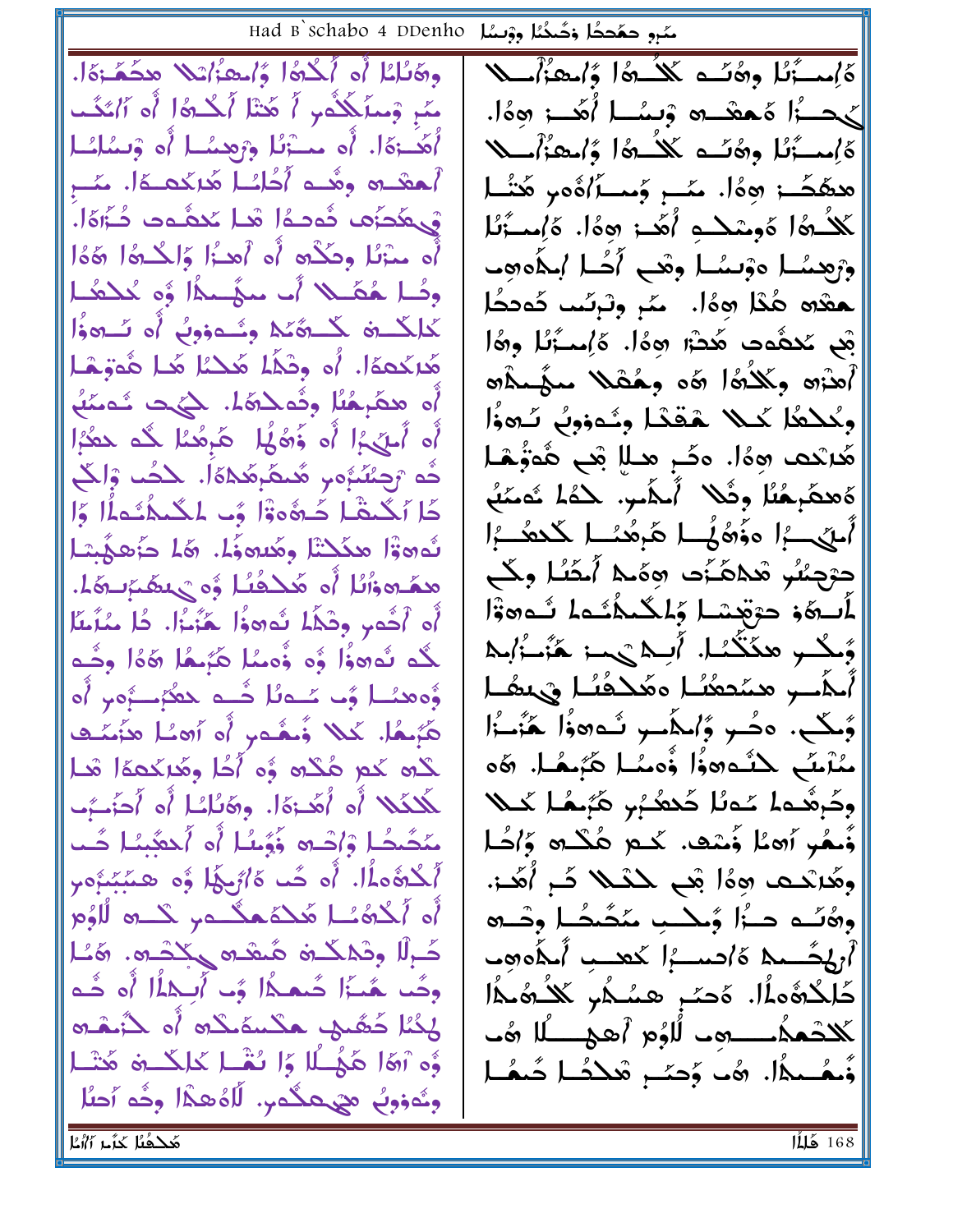Had B`schabo 4 DDenho أَسَمْ بِوَسْلِمَ Had B`schabo 4 DDenho وڤَزْنُـــمٍ حنْلَــقَــهِ حُــبٍ هَشَيْــل وَّا وَّابِكُمَّا الْمَحْمَلُونَ مِنْكُمْ الْمُحَسَّنَاهُ هُوهَمَا أَو وَا مِعْتَزَتِهِ كُنَّ كُمَّتَ هكْسا 160. ەَݣْبْكُتْ وِلْمُسْلَا ھُكْتَلَا هَايِهِكُوبِ. أَو حَالِكُوجًا أَحبُرا حصْف إِنْهَا كَلَّا هَٰتُا وِشُوْوِبُ وَّرْبِي كَلَّىٰ الْمَدَّةُ أَه شَعَبُهِنَّمَ أَلا مِدَمِنَ مَنَّ اللَّهِ أَمْ الْمَعْمَلَا. أَه وُاف لِّـهِ فَعُنُالِــمْ خَاجُــ حَــّـرٍ قَـْتَحُــمِ هنَّب وَا سَتْلَمْ أَه وُه شُههُكُلَّ أَحْقُـٰه بِ هُزُمُا. كُم تُحِمُّا مِعْتِحِجُّا وُحْدُه عًا. أَو حُم نُوووَ بُوم نُووووُا طُ مُنَّامَلًا. حَمَّصًا هُكَنــه. هِمْفُـــلا حَسَــرُه أَل كَحِلًا هَءَجًا حُا إِبْلَاجُمَا هُنْدُو خُد ەكْزۇا ھەھدىك ۋاھزىك. ۆھكىلە تَّكِيمُ أَرُّلًا وَلَا شَقْعْمَا. ومُحَكِّكُمُ أَنَّ ومَتْسًا هُوِدُه هُعُسًا كَعُسِرٍ أَمِّدْسِفُ لْكُثُّلا أُه أَ حُدْءُلَمَ هُوهُدور. أَو لُا أَهُجِنُّهُ مِنْهُمْ مِنْهُمْ لَا يَوْمَؤُا. وَشَيْئُ الْمُسْتَمَرُ وُممعًى أَ وَممعْا أَه أَبِ مْسَبِّبُوْمٍ هَا هُوْا هِقُىقُتَبِ حَيْبِ كُلْمَ أَا هُنَا كَخْسَــْمَ أَنْ كَيْكِيّْسَـــرُّوي. حَكْسَب وَا ودْهْعْدَا ونْدْهَدْكُمْ لِمُعْعَدُا هِدُدُٰلُهُ ا سَوُّتَ أَو أَ هَضِكُ وُلَمِّي وَهُعَكُمْ } وُبِكُمْ هَزُهُنُو. وَلَا تَكَاؤُمِيَّتُمْ وَمُنْقَضِ هُوَهُومٍ. ٱلْلا هُوجُعُ كُبِ فُهُومُ وَهُوَمِ ەَمىسُّى بْحَـ كَحَـْمَ! ەھُيُــةوْ! وُـكـــو. هُزئــا. وِرُّەكْــە ئۇھُـــَى أَو عَزُنْــا مْدِيُّلا هَتَىٰكُمْ والْ نُعْوِهُتُوْلُمْ وَهِدَنِّي أَكْدِيرٍ وَٱوْحَكْمَاً. أَو حِثَدِيْ الْمُحَكَّلِ هَـٰ أَ هَ مُحَسِرِ ٱللسَّكَلِ حَهُنصَّمَلُرٍ هُـٰٓتَـٰہِ ال وَّمكْمَـــرُّەرِ كُــا مُّمكَەنُمَـّـا. أَە كُــە وَحَرَمُهَا كَعَصَدَ إِسْتُرَهُا كُلِّب مَّىكْسِبُومِ وَلَا حُبا لَمْيُعِ جُبا سُبَّةٍ أَو تَعَكُّەرَّىلا كَرِ حَثَّلا هُىلا شَعْكَدْتُبُّ ھَەنَّىً ۚ خَانَّب مِكْت ٱلْحُدُّه ۚ اُخْتِهِ مَا قْبَ قُىھَسىر. ەَحسَّى مَىڭسىر لَّا هَٰذُوسُنَــب، أَه أَب تَعَــلًا وُاجَــد كَــل مْعِكْتُنْـا مْحْتَــهؤُا لَمْعْـَــمكَى. وَّمَعَكَّرُومٍ لَّابٌ وَثَّهَ ثَارُهُ! وَّبَ نَعْمًا أَو دەُكْب ولَاڭلۇەلم ھنىسٌب. ضَر وُّه فَهٰذًا مُدَحَدُكُما أُه أُهْشَدَاًا. أُه ھَقَ أَبِيْ لَبِ حَنَسِكَتَبِ. لَمَهُكُتَبِ لَّائَــٰ وهَــا قُومْـا كُـا هَدْخُوَّب كَـلَّار دَهَمــُلا. أَه لَاتــب وشَمْلُره تعمَّبُيْتـا وُه وحَدَّمِثَه مَا الْمِحْمَا هُوفَيْ:ا. مِنْمَكِنُطُ ةُاهِنَــواًا. لِكَمُكْنَـبٍ وِثْنَـبٍ وُّوسْــأ كَهِيزًا. ‱ەۋە ھُە ھەْكا وِهُىئُەب. لَّاتْب وَكُسِجُةًا مِهَبِحِلَاتًا مُعَمَّدًا أَهُ بَبُفَـاً تَعْدَوُوفَ ۚ مُدَوُّوُۢ مَعَعَلاَ ۖ لَا مَعَلَمَ ۖ لَا مَعَلَمَ ۖ وَلَا يَ وهُــــه كَـــدِكْم هُـــه هُـه. لَٰاتــــــو وَشَاتَـل وَحْدَّقُوبِهُمَّا وِفَيْءًا مُنَصَّنَبٍ. هُـَٰٓمَلِّس أَنَّهِ حَمَّحَدًا وِمْنُو. حَامُنُهِ وِحَسِيْرَةَ! لَمْسِلُمَا مِنْحَشَاهَ الْمَصْلَحِينَ الْمَسْلَمَاتِ الْمَسْلَمَاتِ هُدِمًا أَه فَمُعُدًا وَا نُقُل كُبِ كَدِلَتَوْمِرِ هفَكُفَكُبَ مُنْقَفُسًا وَوُوضُلًا وَثِقَبَ أَحكَبُ هَذَا أَه لَلرُّحْنَا أَه لَّاهُتَفقَط وْاَحَدَه ثَملَتُمٰهُ مَنْ مَنْ الْمَوْسُ وَحِمُوحَدُرُا مَحْدُمُنْ حَزَّىرِ ٱلْأَمَّا  $\frac{1}{2}$  فَلا